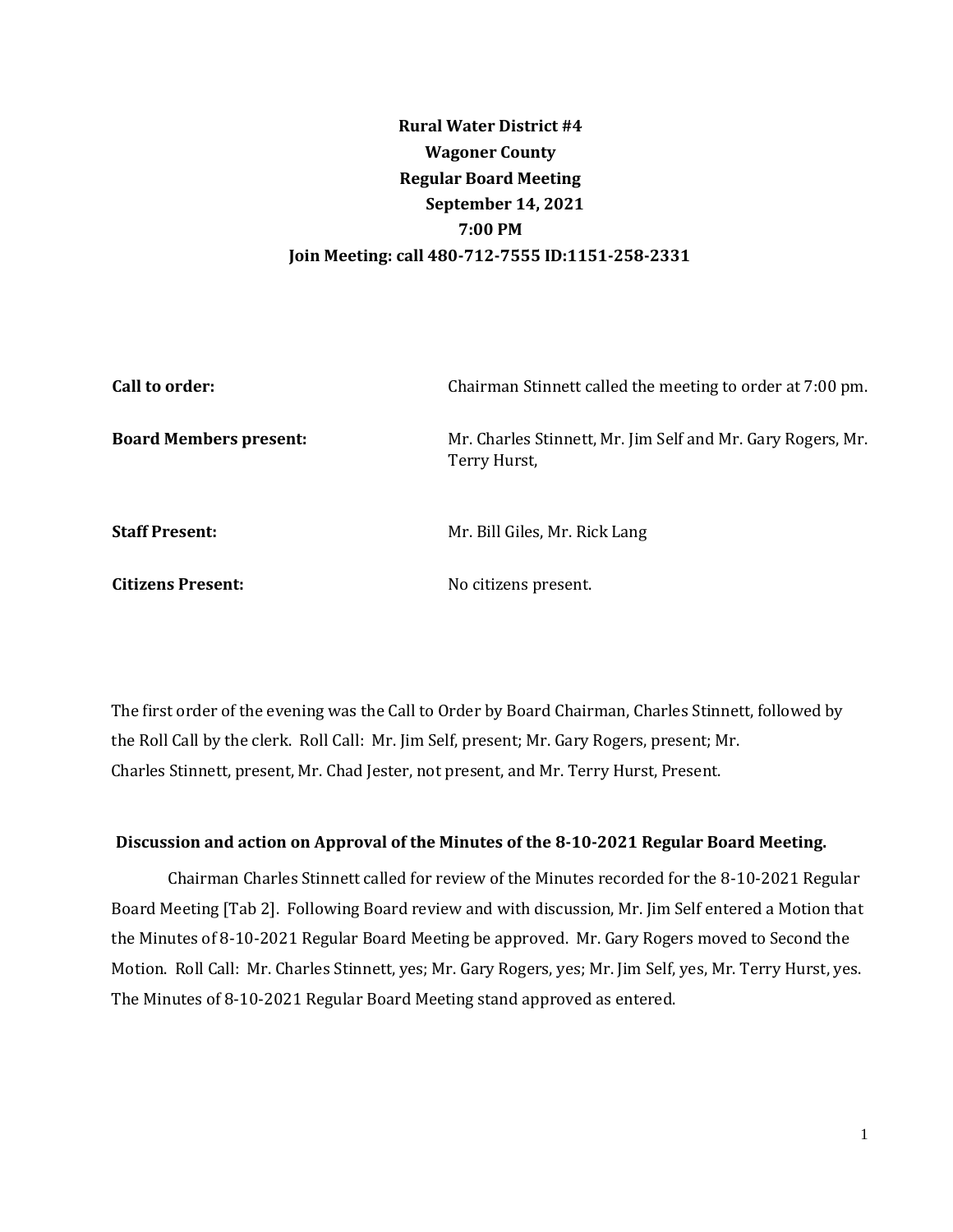#### **Discussion and action on approval on items from citizens present.**

No citizens present.

#### **\*Discussion and Review of the Manager's Report/Status Report.**

Mr. Giles referred the Board to the Manager's Report [Tab 3]. Mr. Rick Lang's first order of business was to relate that there had been 27,774,600 gallons of water purchased from the City of Tulsa for August. He then related that August sales records confirm forty-eight (48) meters sold during the month and seventy-five (75) meters installed. Tommy (45) Dan Glowacki (17) Maintenance (13)

There were three large leaks in August.  $61$ <sup>st</sup> & 273<sup>rd</sup> a line on the edge of the road blew up by the time we shut it down 390,000 water was lost. Freemont & 257<sup>th</sup> a 12-inch water line blew out of the ground and about 400,000 gallons was lost. The pumpage from the water plant in August was 92,454,000 gals. He had no additional information; no discussion or questions arose --- no action was required.

#### **Discussion and Review on the Engineering Report.**

Mr. Giles referred the Board to the Engineering report [Tab 3]. Ryan stated that he received a email from City of Broken Arrow about the  $61$ <sup>st</sup> to 81st and 209<sup>th</sup> E Ave project. They asked for the files and Ryan provided. They made some changes to the storm sewer and they wanted to make sure there was no conflict with the proposed water line. The 61st Street from 193rd E. Ave. to 2029th E. Ave. is currently under construction. There have been a few issues regarding the relocation and the roadway improvements that has caused some additional relocations to be performed. The Water Treatment Plant Chloramine Conversion first phase is almost complete. The second phase will be equipment and construction. The Waste Water Treatment Plant public comment period has ended and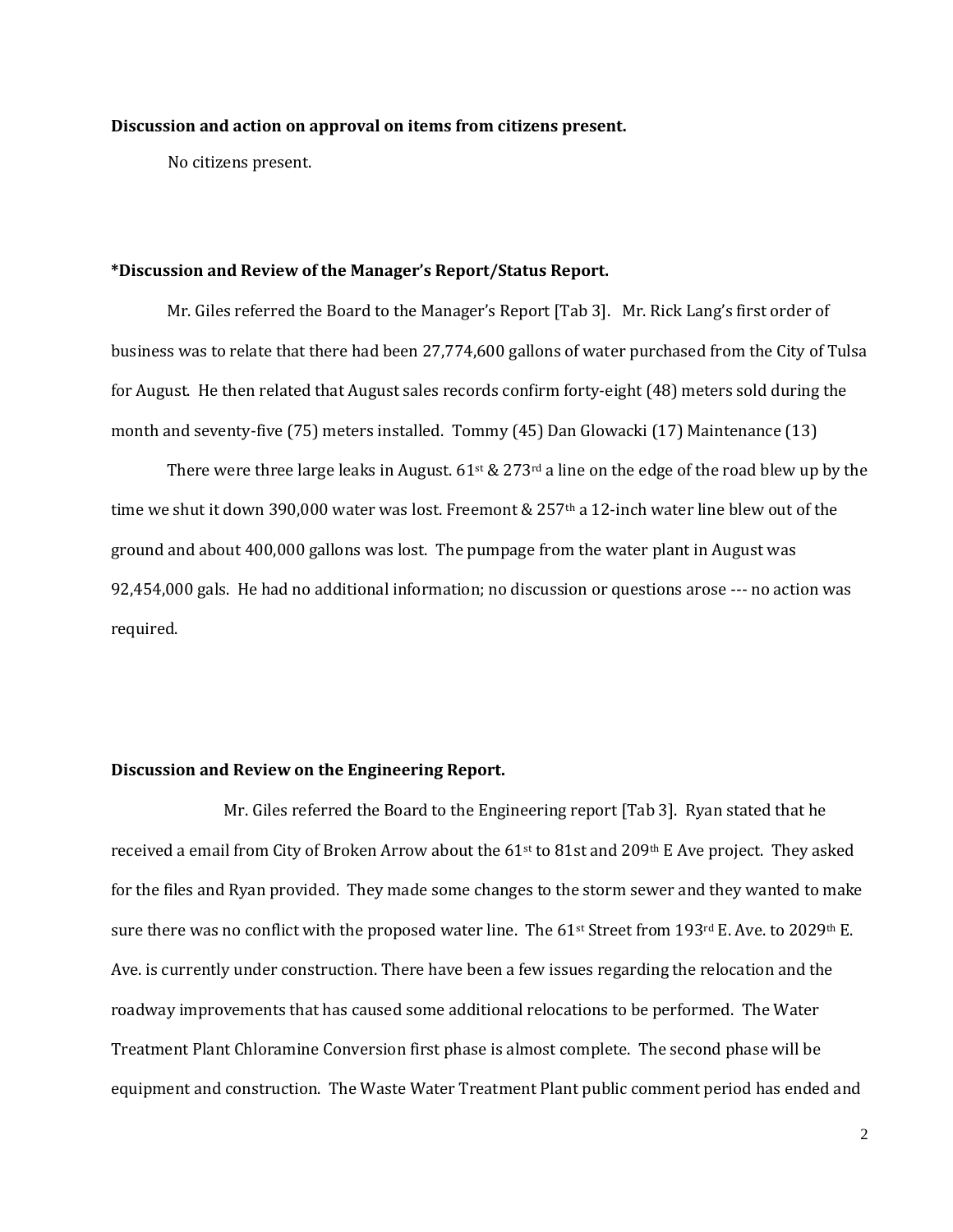no comments were received. The ODEQ construction permit should be completed in the upcoming weeks. There is a Pre-Bid meeting tomorrow September 15<sup>th</sup>, and the Bid opening is October 7<sup>th</sup>. Rick then inquired whether there were any questions; no questions or discussion arose and no action was required.

## **Discussion and review of the Business Managers Report**

Mr. Giles referred the Board to The Business Manager's Report [Tab 3, final page] to

review account balance figures as of the end of August.

The New Debt Service Fund has a balance of \$124,346.13.

Oneta Energy update: August bill submitted.

The Reserve Fund has a balance of \$2,202,074.32.

The Current Debt Service Reserve balance \$169,287.78.

Audit Update: The auditors were in the office today.

Ward Report (tab 6)

Discussion arose about opening the office vs keeping it closed. After discussion the board has decided to keep the office closed for several more months and see how the pandemic pans out.

No questions or discussion arose on the Business Manager's Report and no action was required

at this time.

## **Discussion and action on approval of Pay Requisition #5 in the amount of \$194,275.98 for billing of the 101st Street Relocation project.**

Mr. Giles referred the Board to [Tab 4]. Mr. Ryan Smith stated that pay request #5 is for

\$180,978.80 to Cook Consulting and to POE for \$13,297.18.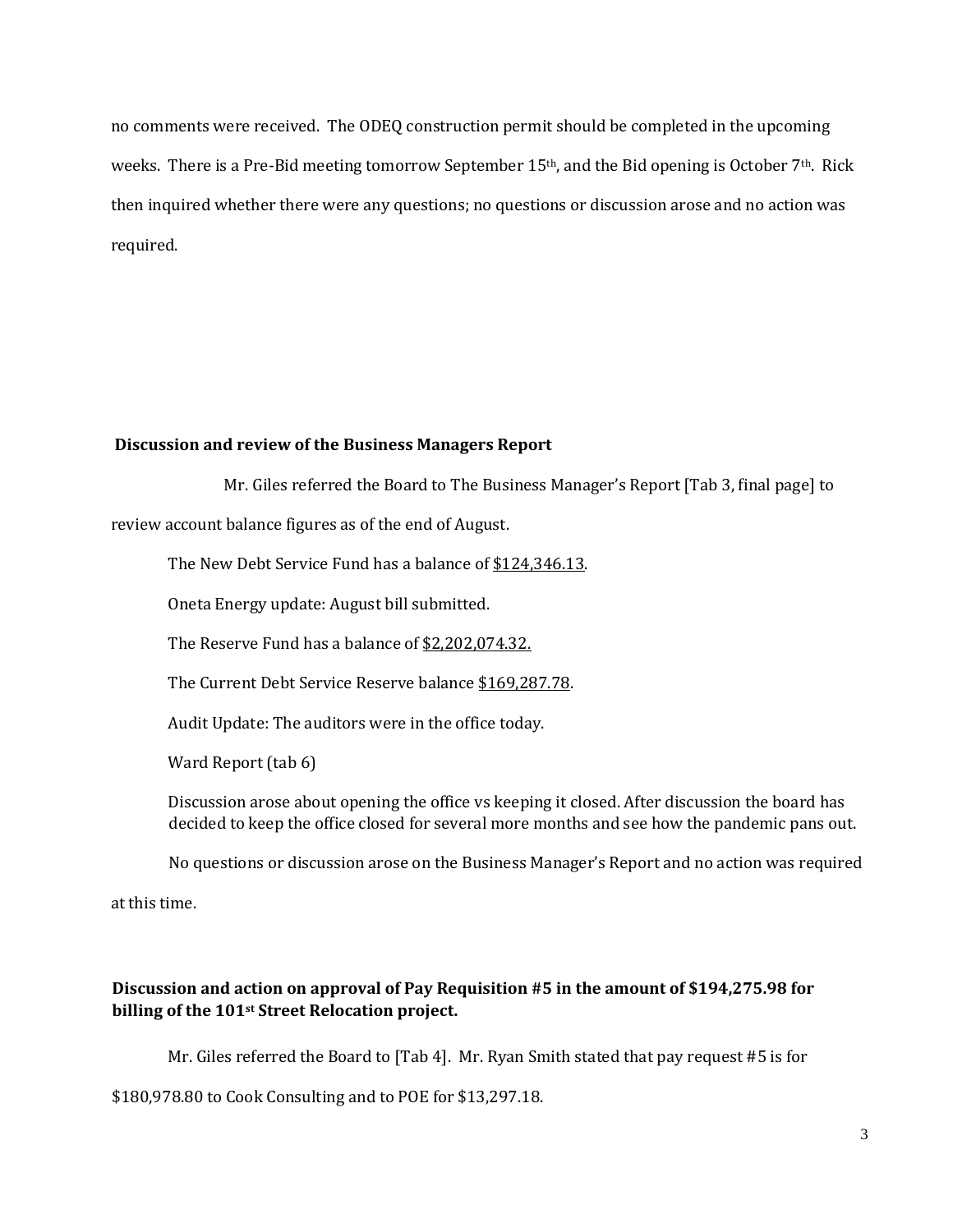Mr. Jim Self entered a Motion that the Pay Requisition #5 in the amount of \$194,275.98 for billing of the  $101$ <sup>st</sup> Street Relocation project for materials and Engineering from the beginning until now be approved; Mr. Terry Hurst Entered a Second to the Motion.

Roll Call: Mr. Jim Self, yes; Mr. Gary Rogers, yes; Mr. Charles Stinnett yes; Mr. Terry Hurst, yes.

The Motion to approve the Pay Requisition #5 in the amount of \$194,275.98 for billing of the 101st Street Relocation project., stands approved as presented.

#### **Discussion and review on Water plant and distribution issues.**

Mr. Rick Lang stated that the filter we repaired is doing a good job. As soon as it gets cool enough and the flow slows down we will be shutting #2 down and repair it. The cost to repair it will be fully on the district.

No questions or discussion arose on the Water Plant and Distribution and no action was required at this time.

## **Discussion and Review on Waste Water Plant and collection issues.**

Mr. Rick Lang stated that we have replaced a couple of grinder pumps. B2 lift station will be having some repairs done soon. The sensa phone dialers that we use for when the pumps fail are being replaced quite often, they are \$850.00 each. After discussion, Mr. Lang said he had no additional information; no discussion ensued and no action was required.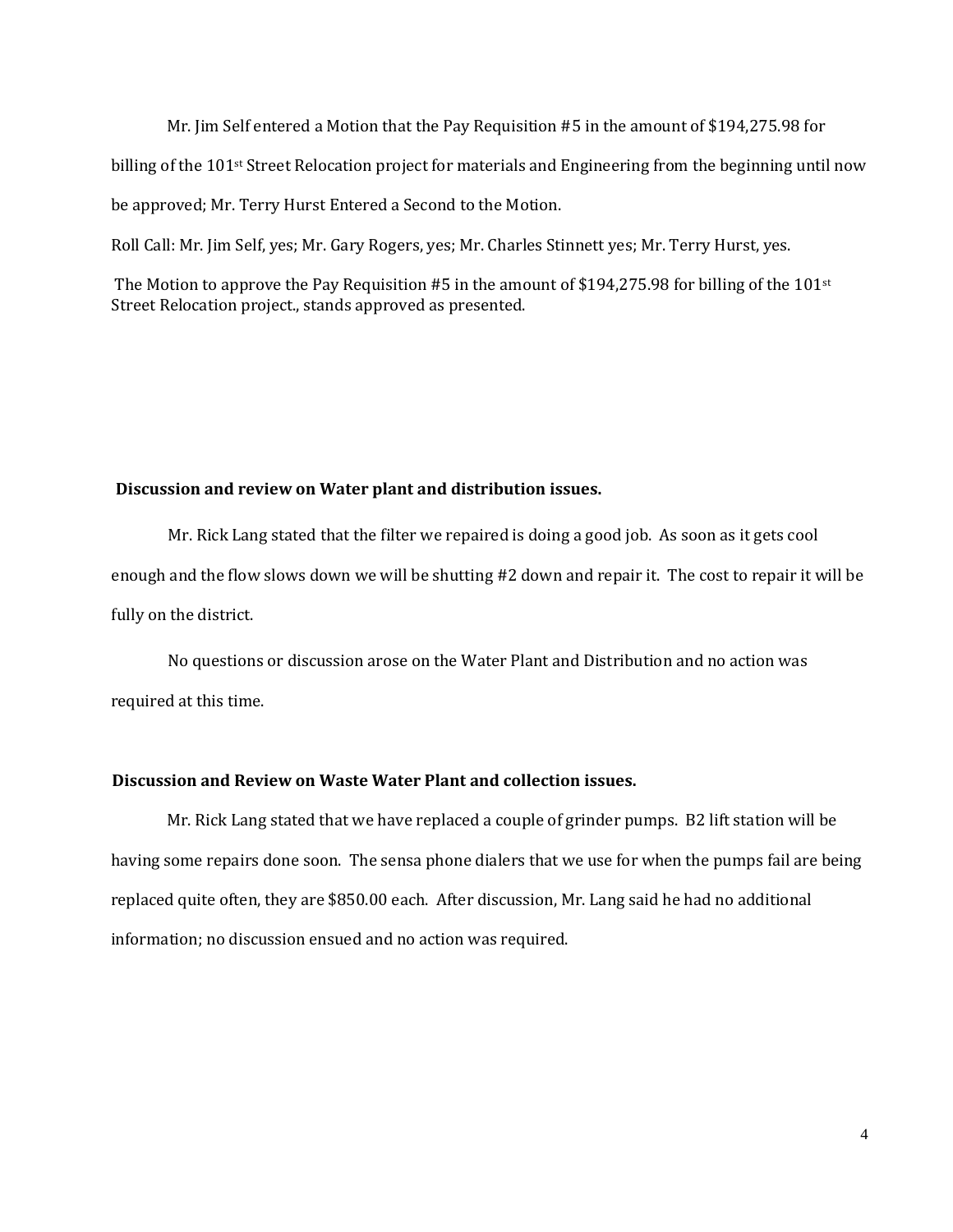#### **Discussion and review on Oneta power activity.**

The District's Business Manager, Mr. Bill Giles directed the Board's attention to variances [Tab 9]; he began to contrast the Oneta raw water activity for the year in terms of usage and revenue. [Note: this report is maintained on a calendar year basis.] The raw water usage for YTD was 779,000,000 gallons as compared to the prior year figure of 1,224,000,000 gallons, reflecting a decrease of -36.4%; corresponding revenue for YTD was \$287,295.98 contrasted with \$453,213.21 for the prior year also, reflecting a percentage of decrease at -36.6%.

Chairman Stinnett inquired whether there were any questions; none arose and no action was required.

#### **Old Business.**

Mr. Rick Lang nor Mr. Bill Giles have no old business. No action was required.

#### **New Business.**

**Under the Open Meeting Act, this agenda item is authorized only for matters not known about or which could not have been reasonable foreseen prior to the time of posting the agenda or any revised agenda.** 

 Mr. Bill Giles directed the Board's attention to [Tab 5], there is a DEQ permit for East Village 3 Sewerline Extension. The addition is in Rural Water 5 District. No action was taken.

There was no further discussion and no action required.